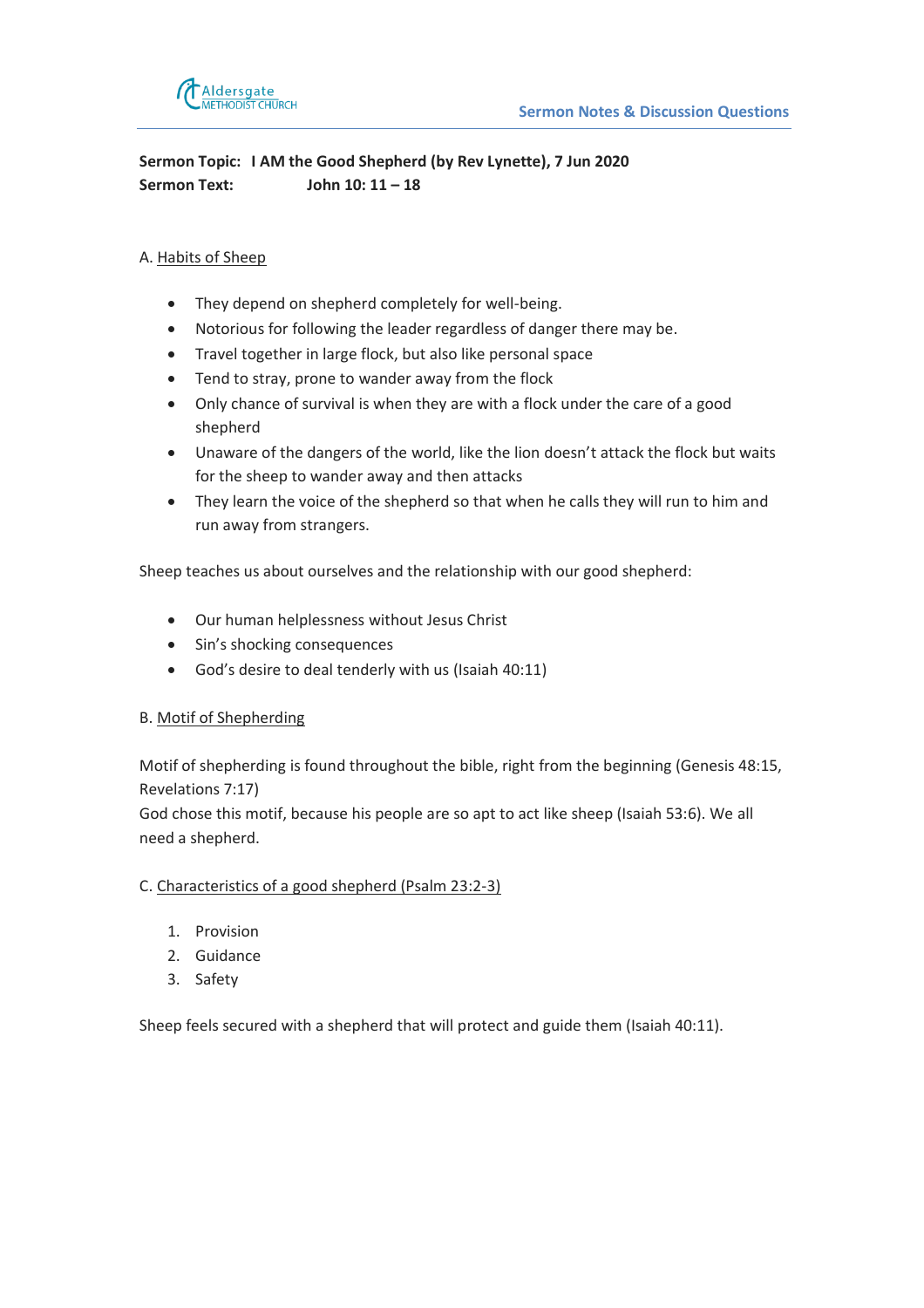

## D. Relationship between believers and the Good Shepherd

We are the sheep. The Lord Jesus is our good Shepherd. This refers to

- 1. Christ who gave Himself willingly (John 10:11, 15, 17, 18)
- He laid down His life for the sheep.
- It's sacrificial, willing to ignore his own needs just to protect the needs of the sheep.
- Jesus would be at the forefront for you. His concern for His comfort and safety was secondary (John 10:18)
- 2. Christ knows you completely (John 10:14-15)
- He knows our every need. He knows us individually even before we can ask or to express our problems.
- He calls all his sheep by name and He acknowledges each of His sheep. Jesus knows us way better than we know ourselves; He even knows the worst part of us. But yet He still loves us, that is the depth of the Savior's love for us.
- He guarantees our salvation. Jesus redeems us and gives us what we need at the very point in time (John 10:27)
- 3. Christ owns you and will never abandon you (John 10: 12-13)
- We have and will always belong to Jesus Christ.
- The hired hand does not own the sheep. He has no real investment in the flock; there is no connection and relationship with the sheep. There's a limit to a hiring's commitment.
- Jesus Christ does not care for you because of what He can get out of you. He cares because you are His and belong to Him. Christ paid a price for you. There will never be a time where He will say you are not worth it. He has made you His own. He will never leave you for forsake you (Hebrews 13:5).
- 4. Christ called you and brought you to Himself (John10: 16)
- Sheep that are outside of the pan, need to reach out to them. These are the sheep that have heard but not yet accepted Christ and those that have yet to hear of His Word.
- He wants to reach out to those sheep. To welcome them to His pan, to care for them.